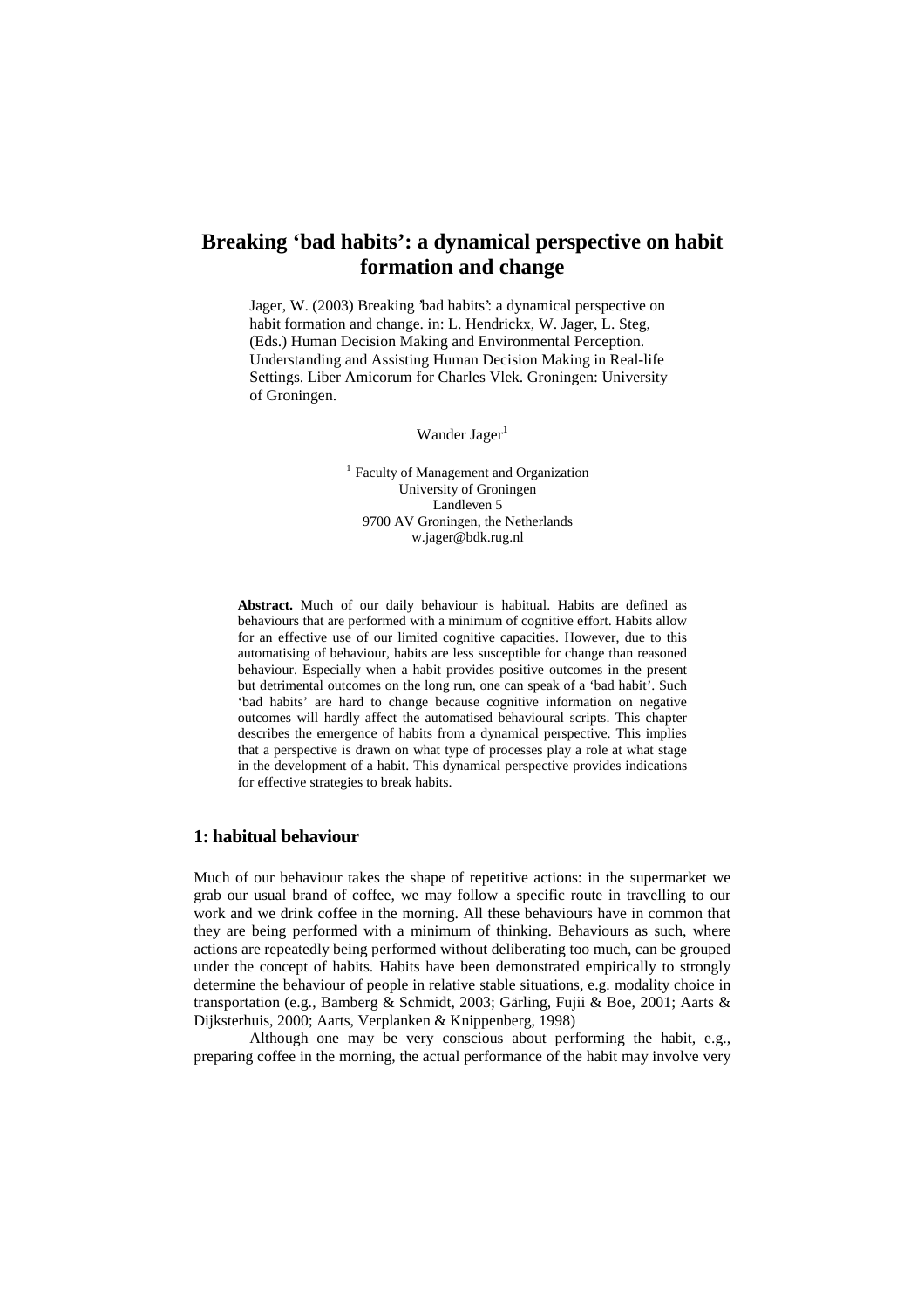little thinking. This is because the actual behaviour has been automatised to a large extent. Habits have large benefits for our performance in daily life: instead of thinking about routine decision problems we keep our minds free to think about issues that are not routine like (e.g., Posner & Snyder, 1975; Schneider & Shiffrin, 1977; Shiffrin & Schneider, 1977; Baumeister, Bratslavsky, Muraven & Tice, 1998). Hence, habits are mechanisms that allow us to efficiently allocate our limited cognitive capabilities. As such, the use of habits can be listed under the heading of procedural rationality, which has been coined by Simon (1976) as opposed to substantive rationality that is exclusively outcome oriented.

 Habits provide a significant advantage in terms of savings on cognitive effort. This is especially functional in contexts where the decision situations hardly change, and thorough elaboration would always come up with the same decision. However, the associated lack of elaboration may also yield serious disadvantages. Basically, the use of habits causes that new information is not taken into account when performing the behaviour, nor that one is actively seeking for new information. Also small (structural) changes are often not being noticed when people behave habitually. Hence, whereas the habit may originate from a process in finding out the optimal behaviour given the prevailing circumstances, the circumstances may since then have changed such that alternative behaviour would yield better outcomes. For example, one may habitually buy the usual brand of coffee without being aware of a new brand of qualitative good eco-certificated coffee that would be preferred by the decision-maker. Also, information may have become available concerning negative outcomes of performing the habit. Even if a person is aware that the current habit is non-optimal because of such negative outcomes, this information may not affect the performance as long as the direct outcomes of the habit are satisfactory. For example, Verplanken & Faess (1999) found that good intentions are not enacted if they are interfered with by existing habits. In such situation the short term rewards are inconsistent with one's long-term intentions and goals (e.g., Ouellette & Wood, 1998). Here we enter the realm of so-called 'bad habits'. These bad habits may relate to behaviours that have positive direct outcomes for the self, but negative consequences on the long run, such as smoking, speeding and a fat diet. Other habits may yield positive outcomes for the self, but at the cost of aggregate and future outcomes. These can be addressed as collectively 'bad habits'. Hence much social or environmentally detrimental behaviour can be addressed as 'bad habits', such as using a cell phone in an inappropriate situation, littering and using the car for very short distances.

 Obviously, in many situations where it would be beneficial to change existing behaviour one is being confronted with the challenge to change existing habits. The strength of the habit here is an important determinant. The more frequent a habit is being performed, the more automated the choice process often will be. Hence the (yearly) habit to visit a certain holiday destination may be weaker than the (daily) habit of drinking coffee. As a consequence, many scholars define habits as behaviour that is being performed often (daily) in stable contexts. Ajzen (1987) pointed out the tautological reasoning behind this definition, and concluded that using past behaviour in causal models of human action is useless. As such, ultimately it is not the frequency of behaviour that determines the strength of a habit, but the degree to which the behaviour has been automated and is being performed without cognitive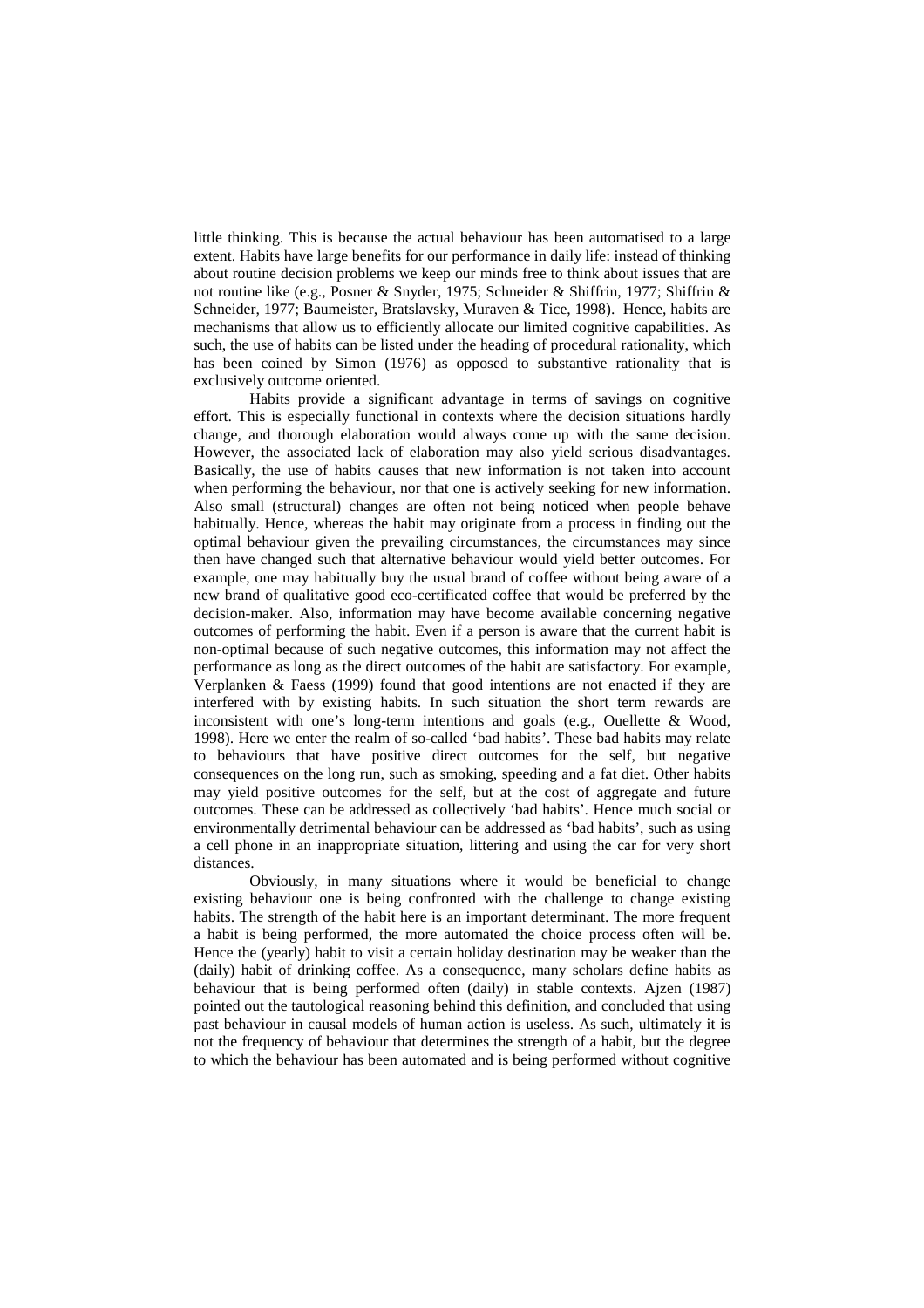elaboration. Thus, the more automated the behaviour is, the stronger the habit. When habits are weak, this process of change may be relative easy to initiate, but the stronger the habit, the harder it appears to change behaviour. To approach this challenge of changing 'bad habits', it is first necessary to understand how a habit is formed and what principles apply to the perseverance of habits.

## **2: Habit formation**

The distinction between habits and reasoned behaviour is an old one, and has already been discussed extensively by James (1890). Current perspectives on habitual behaviour stress the importance of cognitive scripts that are being executed in familiar situations (Fiske & Taylor, 1991; Svenson, 1990; Schank, 1982; Schank & Abelson, 1977). A script reflects a specific rule stating that in a certain type of situation a specific response is adequate. As such a script represents the knowledge structure behind the habit, and thus is not equal to the habit itself (e.g., Abelson, 1981). Situational cues may thus trigger the performance of a habit automatically (e.g., Verplanken & Aarts, 1999). If a situation is recognised as one in which a given behaviour is appropriate, a person appeals to such a script instead of comparing and elaborating the available options over and over again. Frequent repetition of behaviour will result in the development of such a script (e.g., Fiske & Taylor, 1991). A script hardly requires cognitive effort to be executed. Thus, individuals do not have to explicitly evaluate all aspects of the available options any more, which enables them to use their limited cognitive abilities in other domains. This has empirically been validated by e.g., Wood, Quinn & Kashy (2002), who demonstrated that during habitual behaviour people report having thoughts that are not related to the task, whereas during non-habitual behaviour people report task-related thoughts. On a very basic level this script reflects a recognition heuristic (Gigerenzer & Goldstein, 1996; Goldstein & Gigerenzer, 1999), which holds that when confronted with two objects one will select the one that is being recognised. Although the recognition heuristic has been identified using objects instead of (more complex) decision-situations, we assume the same recognition principle applies. A script can thus be conceived as a response on a stimulus (Ronis *et al.*, 1989), and hence the principles of classical and operant conditioning seem to apply on this behaviour (see, e.g., Pavlov, 1927; Skinner, 1938; 1953). Here the decision-situation functions as the stimulus, and the behaviour as the response. The closer the reinforcement follows after performing the behaviour, and the more often a reinforcement follows after performing behaviour, the stronger the stimulusresponse relation or script gets. It is also likely that behaviour that is positively being reinforced will be tested in comparable situations (contingent reinforcement). These principles of conditioning can be linked with fylogenetic older brain structures, as the principles of conditioning have been demonstrated in many studies using e.g., rats and pigeons. Also the specific recognition heuristic has been observed in the Norway rat (Galef, 1987). In another vein, neuropsychological studies linked non-cognitive habit and skill memory to fylogenetic older brain structures such as the basal ganglia, cerebellum and motor-neocortex (Gabrieli, 1998; Squire, Knowlton & Musen, 1993). This linking of scripts or stimulus-response relation to specific brain structures is important in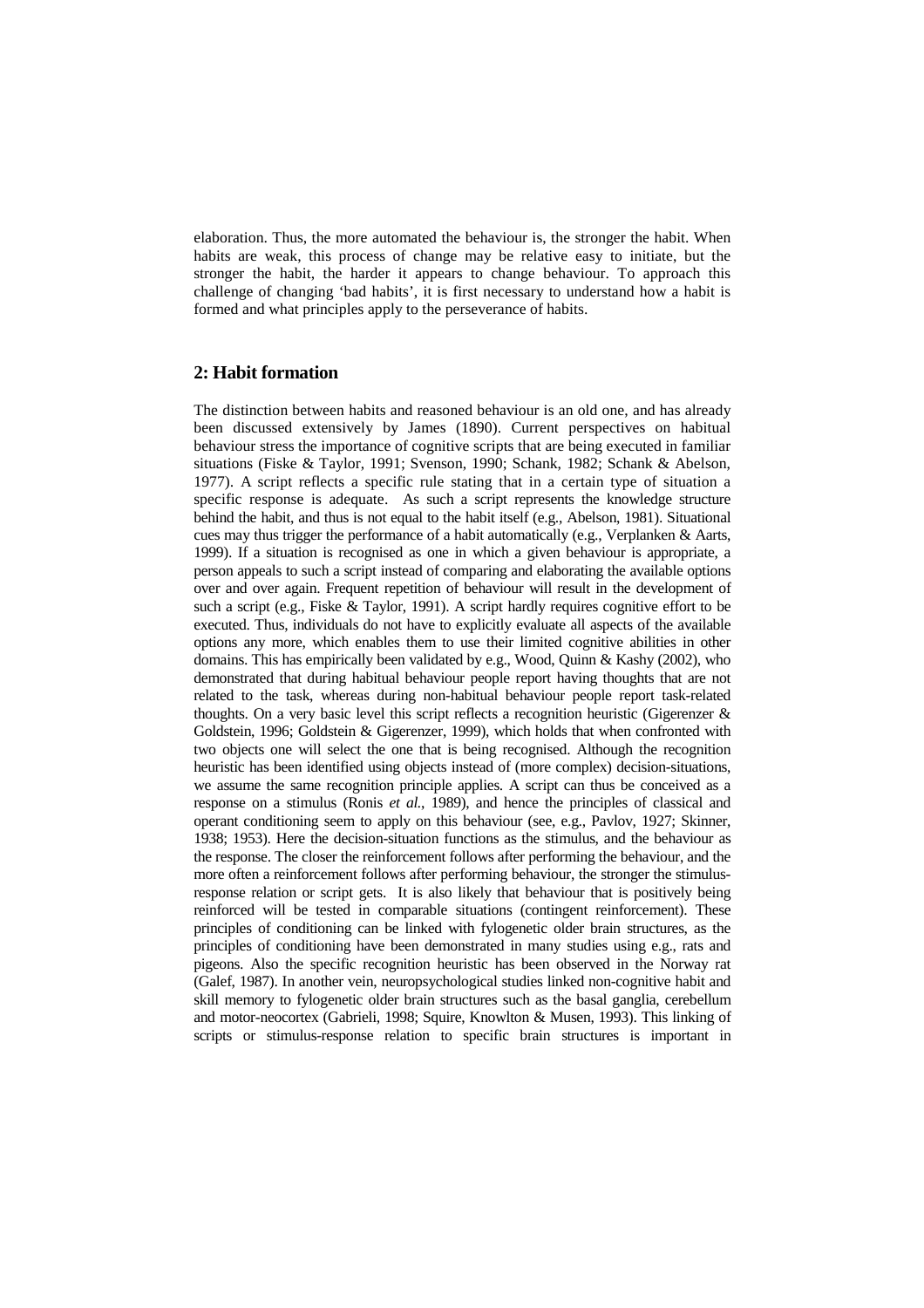understanding how behaviour may become automatised, and less accessible for cognitive reasoning associated with newer brain structures (cerebral cortex).

 However, no matter how little cognitive effort performing a script may require, the habitual behaviour in question has been performed for the first time at a given moment. This first performance may have originated from various decisionprocesses; for instance, one may have deliberated about performing the behaviour, the behaviour may have been learned from one's parents or peers, or one may have imitated the successful behaviour of others. Andersen (1982) distinguishes three stages in the development of a (new) habit. In the first stage the information that is relevant for the behaviour is encoded in an internal representation. This so-called *declarative stage* involves cognitive processing as people rehearse the information in their working memory to keep it available for the interpretative procedures that guide behaviour. For example, people may encode the packaging design of a new brand of coffee, which helps them to retrieve this coffee on a next buying occasion. Attitudes, along with other considerations, are important in the initiation of habits (Ronis, Yates & Kirscht, 1989). Hence ecological and social considerations may play a role alongside aspects such as price, taste and appeal of the packaging of the coffee. In the second stage, people convert the information in a procedural form by practice. In this so-called *knowledge compilation stage* the habit is being formed, diminishing the necessary cognitive effort. In the *procedural stage* the habit has been formed. Still changes occur, in particular the speeding up of the process (script development, Fiske & Taylor, 1991). The cognitive linking of stimulus-response (or script) will strengthen the more often favourable outcomes in the short run (reinforcement) result from performing a particular behaviour (response) in a specific situation (stimulus). This increases the chance of performing the same behaviour the next time when encountering a similar situation. This effect can be described as reinforcement learning. Experiencing direct positive outcomes after performing the behaviour increases the motivation to repeat that behaviour. An important condition for habits to develop is that individuals are able and motivated to repeat that earlier behaviour (Verhallen and Pieters, 1984). Hence the outcomes of the behaviour must be satisfactory. Some outcomes may emerge directly, whereas other outcomes may be delayed. Also, some outcomes will affect the person directly, whereas other outcomes may affect larger groups of people. We assume that the experience of satisfaction will be dominated by the short-term personal outcomes, as these will emerge directly after performing the behaviour, and have the greatest personal impact.

To understand how outcomes relate to the emergence of a habit we have to understand how basic human needs are being satisfied. Max-Neef (1992) developed an empirically grounded taxonomy of human needs comprising nine needs: subsistence, protection, affection, understanding, participation, leisure, creation, identity and freedom. Habits may yield outcomes that relate to these different needs. Sometimes, a habit may satisfy a single need. In such a case Max-Neefs speaks about the behaviour as a singular satisfyer. A habit may also satisfy multiple needs at the same time. However, it is also possible that a habit may satisfy one need at the cost of another need. The complicatedness of habitual behaviour partly resides in the different time and scale dynamics of the underlying needs. For example, a preference for a fat diet may have biological roots in optimising our calorie intake (need for subsistence), but in our modern times such a diet may cause obesitas in the long run and hence jeorpardise our health (need for subsistence). Hence, in a fylogenetic old brain structure we are 'programmed by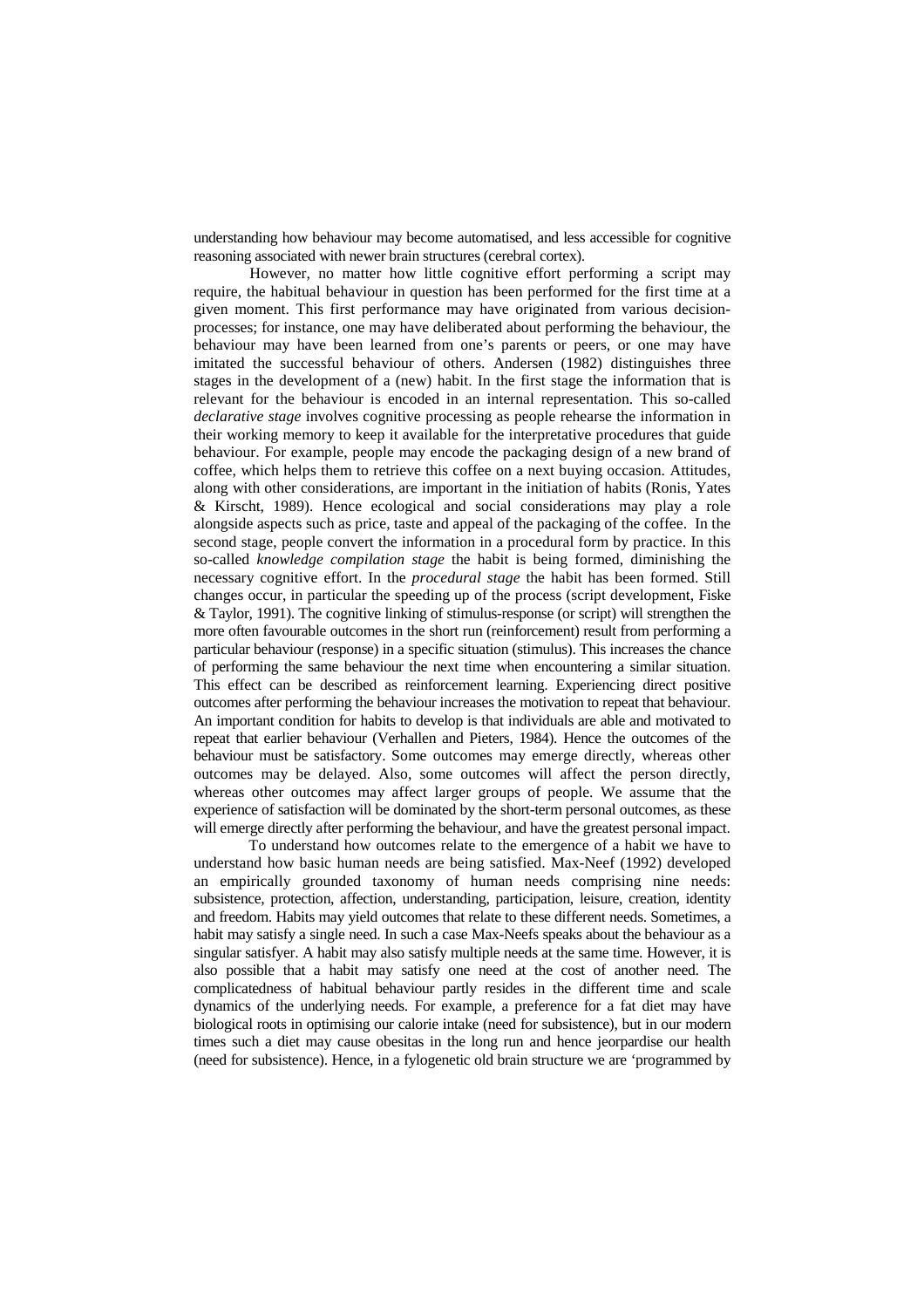evolution' to like fat food, and our need for subsistence is immediately satisfied when eating such food. On the other hand, on a higher cognitive level we may be aware of the negative health effects of persisting the habit of a fat diet.

The distinction between different needs is important, as these needs relate to outcomes that differ with regard to their visibility for the habitual mechanism due to their cyclical reward pattern. Some needs follow a shorter cyclical reward patterns than others. Whereas the need for subsistence requires multiple meals a day, the needs for identity may require following studies and developing a career, and hence involve long-term dynamics. Especially needs that are old from an evolutionary standpoint, such as subsistence and protection, may display very short-term dynamics, although long-term dynamics also affect these needs, such as a fat diet jeopardising health (subsistence) in the long run. Also Max-Neef adheres to an evolutionary perspective on needs when stating that fundamental human needs are essential attributes related to human evolution (Max-Neef, 1992, p. 204). The needs that organisms try to fulfil are being considered to be co-evolved along with the evolution of brain structures. Whereas reptiles are only 'concerned' about basic individual needs such as food, sex and perhaps safety, higher animals clearly demonstrate higher social needs. Most mammals demonstrate a need for affection and participation, which explains why most people prefer a dog or a cat to a lizard as a pet. Primates and man also demonstrate self-reflective needs, such as identity and the exploration of an environment. In the context of human decision making the basic idea here is that 'lower' needs are associated with fylogenetic older brain structures. The nine needs Max-Neef distinguishes can be condensed in basic individual needs, social needs and self-reflective needs, which allows for a basic linking to respectively the spinal system/brain stem, the cerebellum and the cerebral cortex.

This is an important issue in the context of understanding how behaviour satisfies our various needs, and what decision strategies we are most likely to use in satisfying those needs. Basically, we state that fylogenetic older needs (e.g., subsistence – food) are likely to follow both short-term and longer-term life cycles, whereas newer needs (e.g., identity) involve processes that exclusively involve longer time-spans. Because much behaviour satisfies different needs at the same time, different time-cycles often play a role at the same time. Whilst the higher long-term needs may play a role in deciding what behaviour to perform, the moment the behaviour has been transformed to a habit only short term outcomes will be experienced, and hence the short-cyclical 'lower' needs will dominate the continuation or change of the habit. Often this is no problem for as long as the longterm outcomes remain positive. For example, having the habit of eating plenty of fruit can be considered to be a 'good habit'. One may simply enjoy eating the fruit, whilst not being consciously aware of the long-term health benefits each time a piece of fruit is being consumed. The short-term enjoyment of eating fruit may be sufficient to persist the habit. However, there are also situations where the short-term and longerterm outcomes are conflicting. Most of us remember situations where we habitually continue to eat candy or savoury snacks whilst knowing we will end up feeling not too well. This is a typical example of how two different needs having different timescales may collide, often in favour of the short-cyclical need, which in this example is the experience of a fine taste. This example also demonstrates that one may be aware of the negative outcomes in the (near) future, but that the direct satisfaction of the short cyclical need still may dominate the behaviour. Even if new information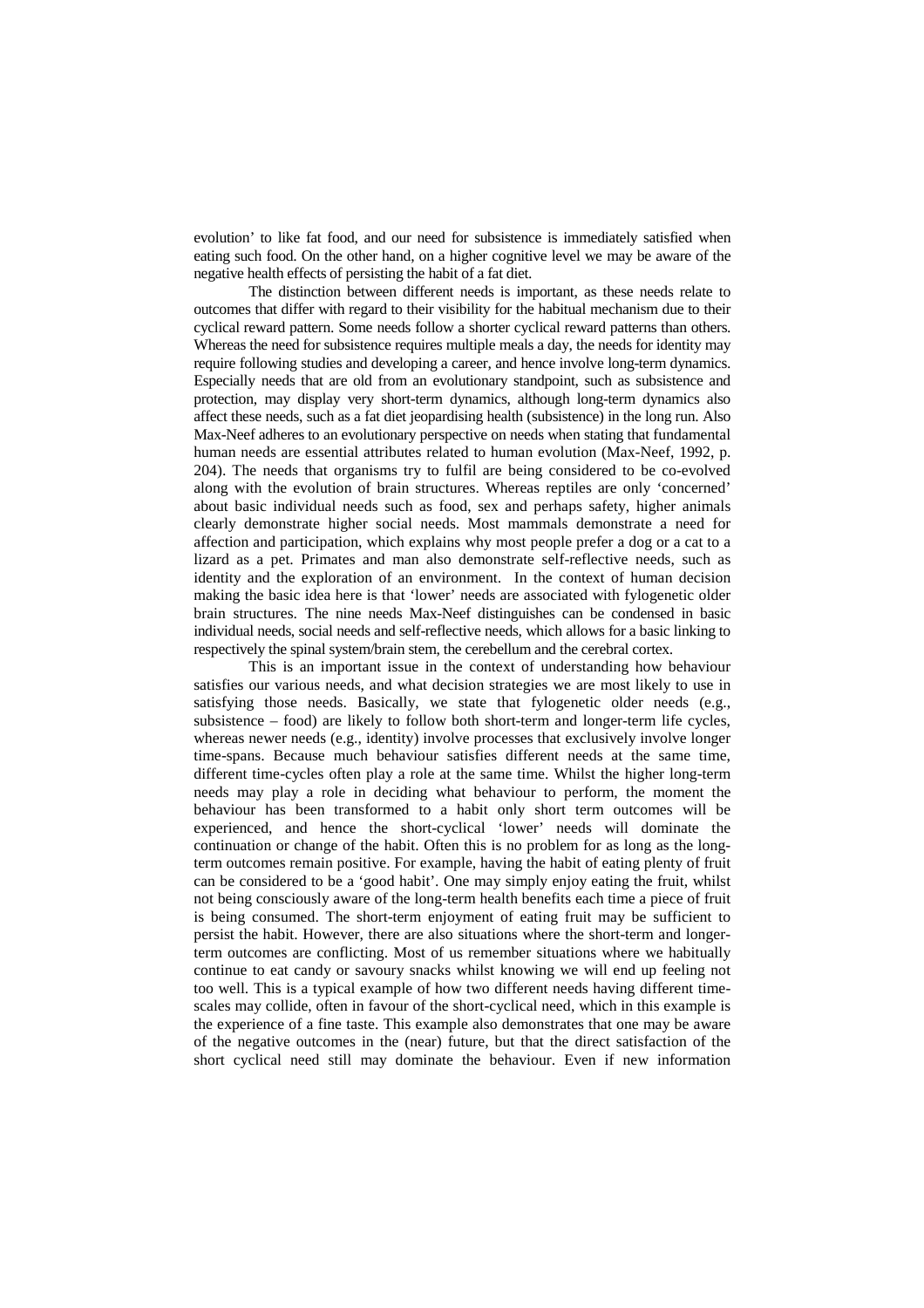concerning negative outcomes in the long run becomes available, it may be so that the short cyclical-needs remain dominating the behaviour, thus persisting the 'bad habit'. Using this framework, we can define an addiction as a conflict between attitudinal or 'cortical' motives to stop behaviour, and the habit mechanism ('brain stemcerebellum' motives) favouring the behaviour. Importantly, formulating addiction as a conflict between the outcome perceptions of separate brain structures holds that a person can be considered to be addicted without performing the addictive behaviour.

Whereas cognitive efficiency thus constitutes a major advantage of habits, on the other side of the medal we find the disadvantages of obsolete information. Whereas many habits yield (near) optimal outcomes, a current habit may also yield far from optimal outcomes because new, better behavioural opportunities may have been introduced in the meantime, or new information on previously unknown negative outcomes of the habitual behaviour has become available. People may be aware of these new opportunities and new information at the attitudinal level, but this information may not affect their habitual behaviour. Triandis (1977, 1980) for example reviews literature on attitude behaviour relations, demonstrating that the longer a behaviour has been repeated, the stronger the habit will be and the less it will be correlated with and predicted by attitude (e.g., Aarts, Verplanken, & Van Knippenberg, 1998; Verplanken, Aarts, Van Knippenberg, & Moonen, 1998). It may also be the case that the conflict between a habit and new information causes cognitive dissonance, which can be resolved by trivialising or rejecting the information. Trivialisation or rejecting dissonant information may be a lot easier than actually changing one's habit. For example, information on the negative environmental impacts of car driving are often refuted by questioning the seriousness of the problem, blaming the industry as a bigger pollutant and trivialising ones own contribution to the problem (e.g., Tertoolen, 1994, Steg, 1996) It can be assumed that the stronger the habit is, the more likely it is that people prefer to resolve a cognitive dissonance by refuting dissonant information.

Consequently, whereas habits are frequently very efficient and necessary strategies that help us performing routine behaviour, this automating of behaviour may also cause people to behave in an inefficient or even detrimental manner. A wellknown example here is smoking. Despite the fact that most smokers are well aware of the long-term health-risks associated with smoking, most smokers continue smoking. Many of them tried to stop for a while or quit the habit, but still experience the craving for a cigarette. People usually start smoking consciously to establish an image of toughness, maturity and independence form authority (Ronis, Yates & Kirscht, 1989), or to comply with pressures from their friends (Leventhal & Cleary, 1980). Hence it is usually social and identity needs that stimulate to start smoking. In the beginning one may experience a negative effect on health in a physical unpleasant experience of dizziness and coughing. However, this negative physical experience changes rather quickly into a pleasant sensation as people get used to inhaling smoke and experiencing the effect of nicotine (metabolic change). After a while people will experience negative physical sensations when their nicotine level is low. Hence besides social and identity needs, also a short-cyclical physical need is contributing to the short-term need satisfaction smoking provides. This stimulates the emerging of a very strong habit, for example, smokers often report that they find themselves smoking a cigarette without remembering the decision to smoke or having picked up a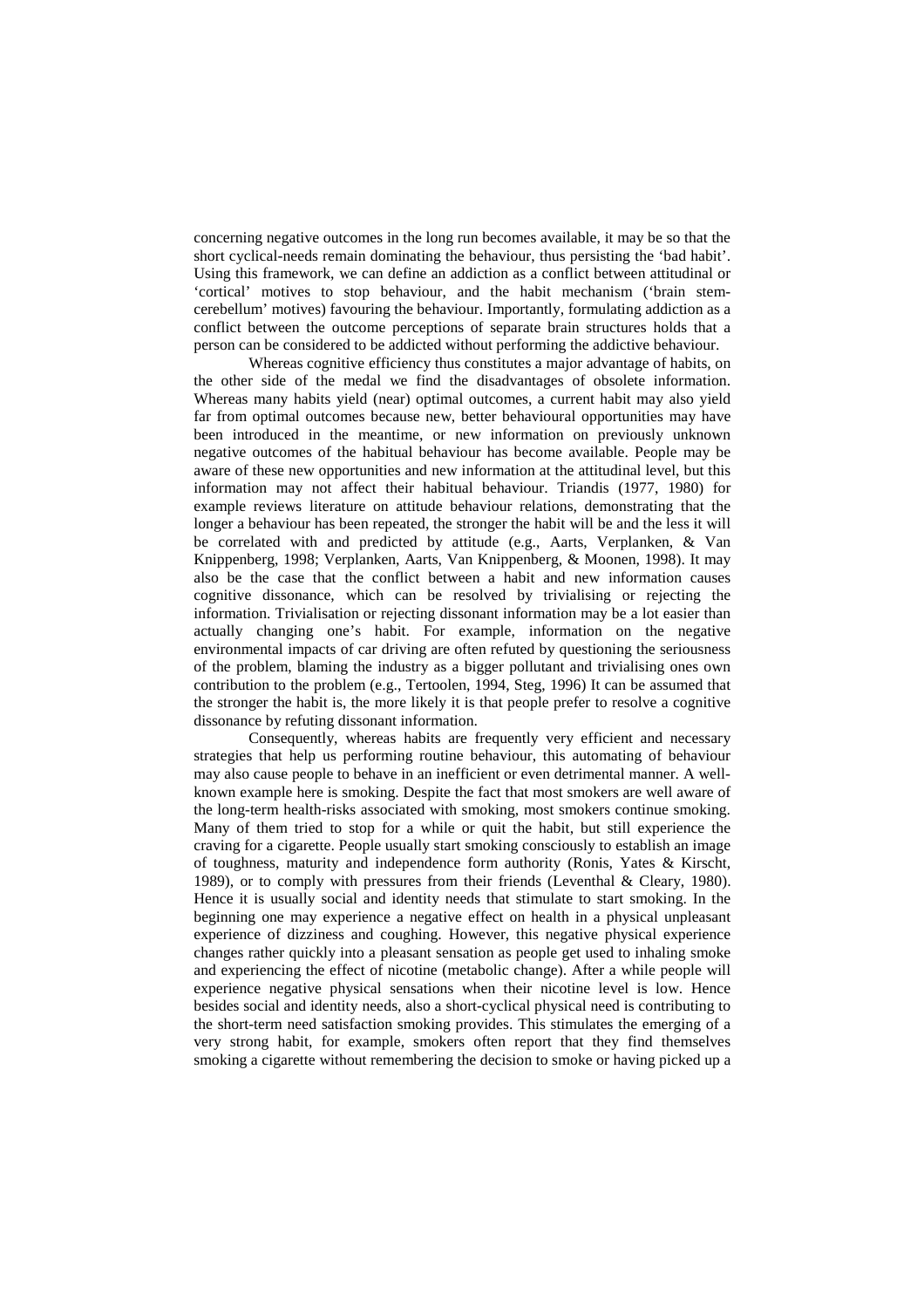cigarette (Ikard, Green and Horn, 1996). Even when people become more aware of the negative health effects on the longer run, their behaviour is mostly being governed by their habit. From the earlier definition of addictions we can see here the conflict emerging between 'cortical' motives to stop smoking, and 'brain stem-cerebellum' motives to continue smoking. This conflict may persist after quitting smoking, as many ex cigarette smokers sometimes crave for a cigarette even long after quitting the behaviour for health reasons. Also the cognitive dissonance of the conflict between the smoking habit and the information on health hazards is often resolved by trivialising dissonant information, and overweighting consonant information (the 98 year old smoker example).

Processes where stimuli are experienced more positively the more frequent they are being experienced, such as smoking, are very common. The mere-exposure effect, as identified by Zajonc (1968), may be responsible for a part of this effect. Zajonc (1968) demonstrated that the mere exposure to a stimulus, e.g., a nonsense word, people, abstract and representational visual images, and types of music, increases people's liking of these stimuli. The longer the exposure, and the more homogeneous the exposure sequence, the more people become satiated, and thus the lower the mere-exposure effect gets. The mere-exposure effect is the strongest when the exposure duration of the stimulus is short, and when exposure sequences are varied. The exposure effect has also been demonstrated in rats (Cross, Halcomb  $\&$ Matter, 1967), suggesting that this is a deep-rooted principle in behavioural adaptation. Also foods with a distinctive taste are usually liked more after repeated consumption (e.g., Zellner, 1991; Stevenson and Yeomans, 1995). Hence, in many situations a habit may become stronger over time because the (already positive) shortcyclical outcomes are becoming more positive.

 Delayed negative outcomes do not affect the habitual behaviour for as long as the direct outcomes are positive and the script governs the behaviour, even if information on these negative outcomes is available in ones memory. Extreme examples are the use of substances, like tobacco, alcohol and heroin<sup>1</sup>. This explains why the correlation between attitudes and behaviour is usually low, especially when the behaviour has been performed for a prolonged period of time (Triandis, 1977; 1980). Much consumptive behaviour is embedded in relatively stable consumption patterns, which can be conceived as forms of habitual behaviour. Consequently, behaviours like the buying of food, the use of appliances (cars, showers, domestic appliances) and the disposal of rubbish are mostly performed in a habitual manner. The precise content of a habit determines if it should be considered to be a 'bad habit'. The question is how people can be assisted in quitting 'bad habits'.

#### **3: Breaking a habit**

 $\overline{a}$ 

As discussed in the previous section, people usually persist in a habit because the direct personal outcomes are satisfying. Reasons to quit a 'bad habit' usually relate to

<sup>1</sup> Whereas the first use of these substances may be a less pleasant experience, the social rewards may stimulate repetition of its use, allowing the development of a strong positive physical reinforcement.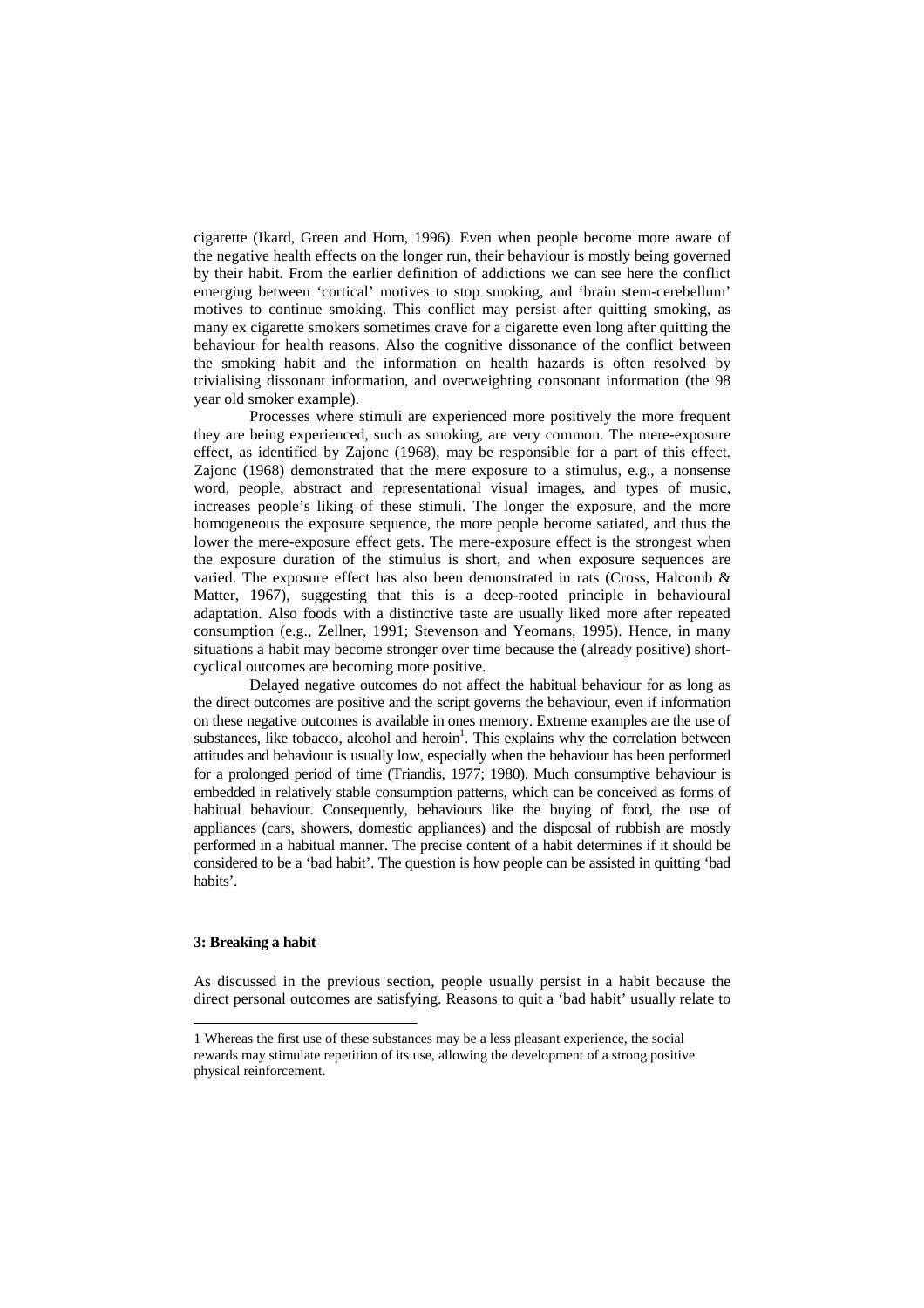the negative consequences of the habit on the long run and/or on the social/physical environment. Because a habit involves that new information is not taken into consideration, it is often very hard to change habitual information using a persuasive message. Moreover, when information promotes alternative behaviour one may not recognise it as relevant for the own situation. For example, information on a new biking road may not be noticed because one always goes by car. The most effective way to change a habit is to make it impossible. For example, closing the shopping centre of a town for car-traffic can break the habit of shopping by car, and changing the menu of a canteen may break an unhealthy lunching habit. It is obvious that such measurements cannot be used in a wide variety of settings, as they interfere with people's freedom of choice and may elicit strong resistance. A next effective strategy involves changing the situation (stimulus) in a way that the script is not automatically being activated. For example, people trying to overcome an addiction should avoid the circumstances in which they performed the behaviour a lot (e.g., smoking in bars), although it is often not possible to avoid all script triggering stimuli. A next strategy is aimed at changing the direct experienced outcomes in case the habit is being performed. A very nice example here is to quit the biting of fingernails by applying a nasty tasting substance on the nails. Here one's cognition decides to change the outcomes of the habit, being well aware that the short-cyclical satisfaction will suffer for a while. Other strategies like this are an anti-alcohol pill, which makes one very sick after drinking even a bit of alcoholic beverage or operatively placing a special balloon in one's stomach to diminish one's appetite. Whereas these actions may be originated by one's own cognition in order to change a habit, often another individual or group wants to change your habit. For example, to stop people from driving too fast in an urban area, traversal ripples are being made in the tarmac, making a too high speed into an unpleasant bumpy and noisy experience. Not only is it possible to make the 'bad habit' less rewarding, it is also possible to make the 'good habit' more rewarding. To stimulate people to throw their waste not just on the street when driving or biking, special catching nets are being placed on the road sides in parts of the Netherlands, transferring the proper disposal of waste into a directly-rewarding kind of game.

 However, no matter how effective it is to change the short-term outcomes of a 'bad habit', often it is impossible to realise this due to legal and/or financial barriers. For example, it is physically impossible to make smoking impossible in a building, and to make speeding impossible would require expensive changes in the infrastructure, or the introduction of a very expensive and complex vehicle control system. Therefore, often the outcomes of a 'bad habit' may be changed on a more indirect level by setting rules and punishment for breaking the rules. Examples are fines for smoking in a non-smoking area and speeding. Important is that the people are aware of the rule, and preferably of the intensity of control (chance of being fined) and size of the fines. Again, this information is processed at a more cognitive level, and hence may not have a too strong effect on the habit because the direct outcomes remain unchanged. Especially when the time between violation and fine is long, the habit will hardly be changed, and people will experience the fine as unfair (e.g., as often is the case in speeding tickets). Especially when the information on control and the size of the fine is unclear, a cognitive dissonance effect may cause people to underestimate the chances of being fined, thus persisting in their habit. Also when the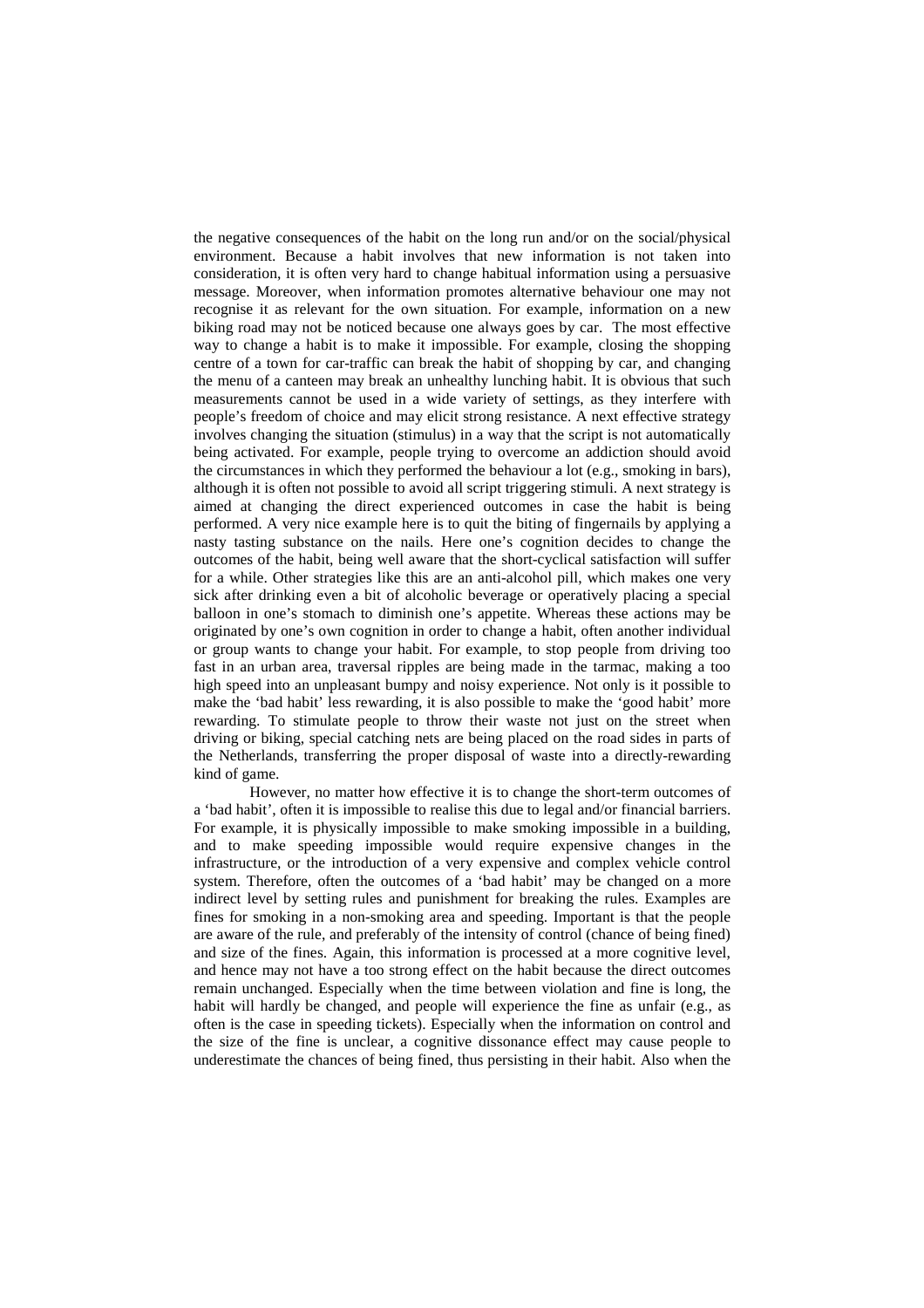chances of being fined are low, and the fines are low, the chances are high that one will persist the habit because the habit still yields satisfying outcomes.

 Usually a lot of effort is being spent in informing people about the long-term consequences of 'bad habits'. Especially 'bad habits' concerning health and the environment have been targeted with informational campaigns. The trivialising of dissonant information becomes more difficult the more clearly and unquestionable the information is. Whereas the uncertainty on the greenhouse effect may cause people to refute information on the necessity to diminish their energy consumption, the clearcut relation between smoking and health problems is more difficult to refute. Especially when the information is being delivered at the moment the habit is being performed the effect may be strong. For example, providing very visible information on the negative effects of smoking on packages of cigarettes has demonstrated a noticeable effect on the quantity of cigarettes people smoke (Teeboom, 2002). In earlier research we also demonstrated that prompting information at the time the habit was being performed (taking the elevator in a university library, a behaviour which we assume to be habitual for the visiting students) with a relevant personal belief (taking the stairs is healthy) resulted in a strong behavioural change (Jager, Boers, Eckringa, Westerhof, 1996).

 Whereas in the above examples the information provided focuses at the negative outcomes of the habit, informational strategies are also essential in communicating the positive outcomes of alternative behaviour. Both the short-term and long-term positive outcomes can be communicated in stimulating people to try the alternative behaviour. For example, in communicating the advantages of biking one could stress the enjoyment of engaging in an outdoor activity, the possibility of expressing your personality with a certain type of bike, health benefits of regular exercise and the environmental benefits of lowering your fossil fuel consumption. Of course this information is only taken into consideration when people think about alternative behaviour. Hence, making the existing habit impossible or changing its direct outcomes is a prerequisite for information on alternative behaviour to be effective. However, in stimulating that people abandon the script and start thinking about alternative behaviour it is important that people experience direct negative outcomes after performing the 'bad habit'. Hence a positive informational campaign should be accompanied with a change of the situation and short-term outcomes of the existing habit. When a person is being confronted with the impossibility of performing the habit, or with unsatisfactory outcomes of performing the habit, it is likely that he/she will think about behavioural alternatives, and the information provided in the informational campaign will affect ones decision in trying the behaviour that is being advocated. When performing that behaviour yields direct positive outcomes, chances are positive for a new habit to emerge. Here one should be alert for the development of new 'bad habits'. If there are indications of the development of a new 'bad habit', one should take immediate measurements to prevent its development and spreading.

 Recapitulating, changing a habit will be most effective when (1) the existing habit is being blocked by making the performance of the habit impossible, removing situations/stimuli that activate the script behind the habit, and attaching short-term negative outcomes or removing short-term positive outcomes from performing the habit, (2) clear and direct information is made available on the negative (long-term)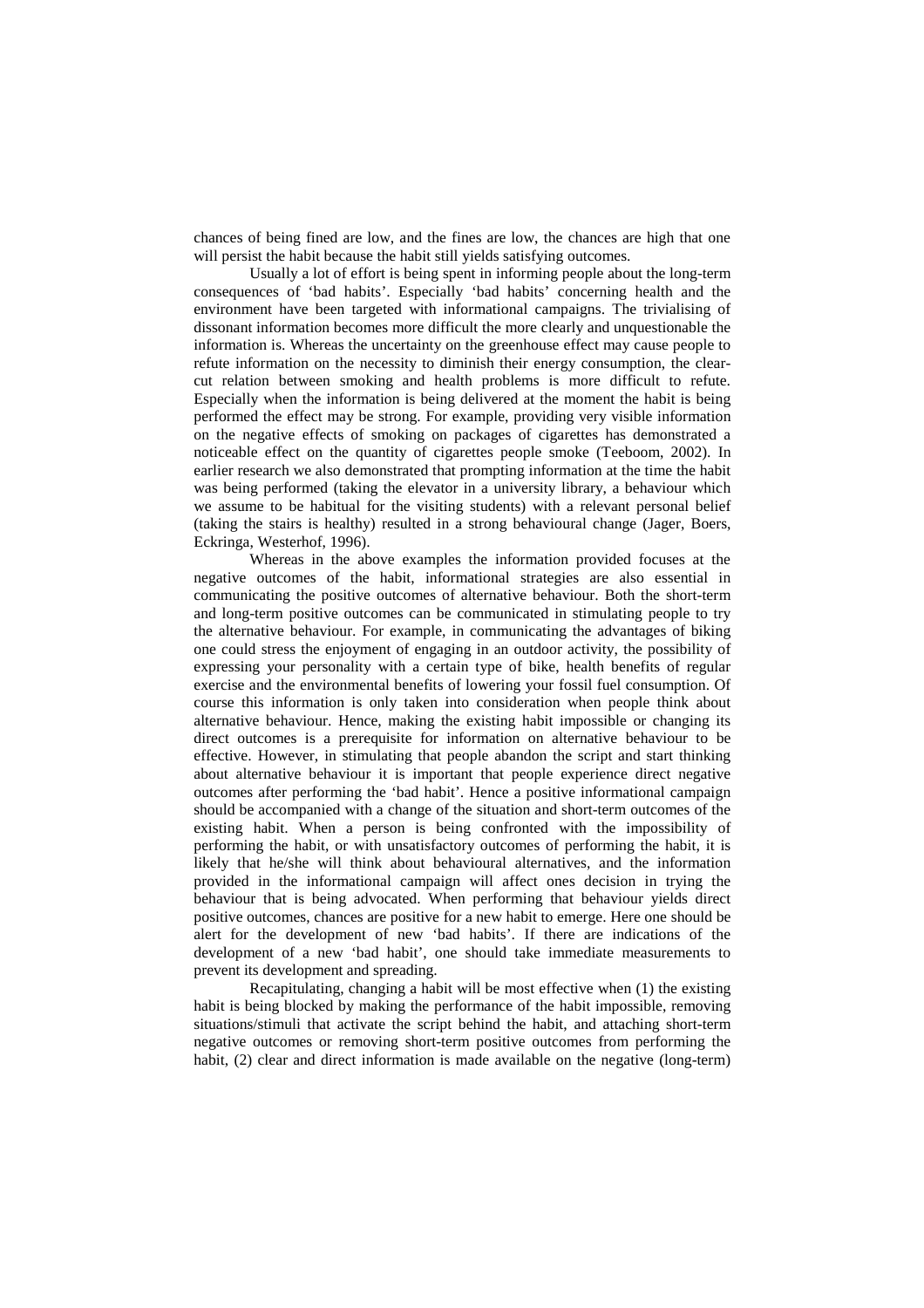outcomes of the habit, and on the positive outcomes of alternative behaviour(s), preferably during or close to the decision-making process, and (3) the alternative behaviour(s) provide(s) short-term positive outcomes, maximising the chances of a new habit to emerge. Whereas a policy maker can change several outcomes, and the provision of information can also be controlled to al pretty large extend, the shortterm social rewards of habits are very difficult to target with policy measures. For example, driving a scooter or moped may contribute to a 'cool' image amongst youngsters. The more such short-term social outcomes determine the habit, the more difficult it gets to change the habit. Recent campaigns against smoking and drunk driving were however targeting the social outcomes of the habits, and apparently this generated quite a lot of discussion, which may reflect a norm-adaptation process. In researching the conditions for changing a habit one must estimate the importance of short-term social rewards, and preferably follow the autonomous process of the change of these rewards. If possible, it may be very effective to align policy measures with an emerging trend or fashion, thus utilising autonomous processes for changing bad habits. For example, the fitness trend offers possibilities to promote biking as a means for commuting. At a more fundamental level research could focus on identifying the typical short-term and long term outcome systems attached to habits, identify how these outcomes are related to different needs and study how this affects the process of changing habits.

### **References**

- Aarts, H. & Dijksterhuis, A. (2000). The automatic activation of goal-directed behaviour: the case of travel habit. *Journal of Environmental Psychology, 20*, 75-82.
- Aarts, H., Verplanken, B, Van Knippenberg, A. (1998). Predicting behavior from actions in the past: Repeated decision making or a matter of habit? *Journal of Applied Social Psychology, 28(15)*. p. 1355-1374.
- Abelson, R.P. (1981). Psychological status of the script concept. *Americal Psychologist, 36*, 715-729.
- Ajzen, I. (1987). Attitudes, traits, and actions: Dispositional prediction of behaviour in personality and social psychology. In: L. Berkowitz (Ed.) *Advances in Experimental Social Psychology (20)*. 1-63. San Diego CA: Academic Press.

Andersen, J.R., (1982). Acquisition of cognitive skill. *Psychological Review, 89*, 369-406.

- Bamberg, S., & Schmidt, P. (2003). Incentives, morality or habit: Predicting students' car use for university routes with the models of Ajzen, Schwartz and Triandis. *Environment and Behavior, 35(2)*, 264-285.
- Baumeister, R.F. Bratslavsky, E., Muraven, M. & Tice, D.M. (1998). Ego depletion: Is the active self a limited resource? *Journal of Personality and Social Psychology, 74*, 1252-1265.
- Cross, H.A., Halcomb, C.G., & Matter, W.W. (1967). Imprinting or exposure learning in rats given early auditory stimulation. *Psychonomic Science, 7,* 233-234
- Fiske, S.T. & Taylor, S.E. (1991). *Social Cognition, 2nd. ed.* New York, USA: McGraw-Hill.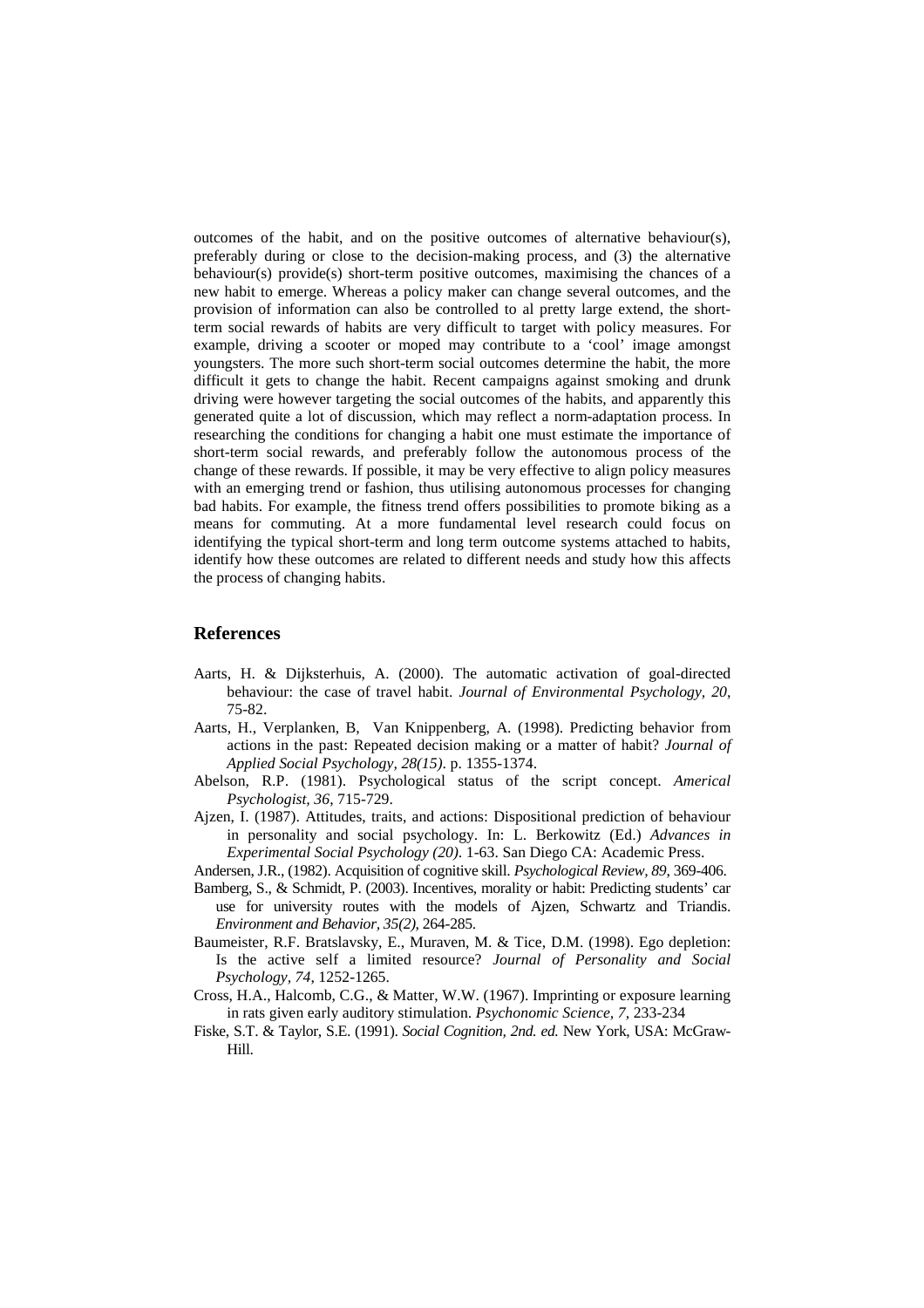- Gabrieli, J.D.E. (1998). Cognitive neuroscience of human memory. *Annual Review of Psychology, 49, p. 87-115.*
- Galef, J.B. Jr. (1987). Social influences on the identification of toxic foods by Norway rats. *Animal Learning & Behavior, 15,* 327-332.
- Gärling, T., Fujii, S. & Boe, O. (2001). Empirical tests of a model of determinants of script-based driving choice. *Transportation Research Part F 4,* 89-102*.*
- Gigerenzer, G., and Goldstein, D.G. (1996). Reasoning the fast and frugal way: Models of bounded rationality. *Psychological Review 103*, 650-669.
- Goldstein, D.G., and Gigerenzer, G. (1999). The recognition heuristic: How ignorance makes us smart. In: G. Gigerenzer, P.M Todd,. & the ABC Research Group (Eds.) (1999). *Simple heuristics that make us smart.* (pp. 37-58). New York: Oxford University Press.
- Ikard, F.F., Green, D.E., & Horn, D., (1969). A scale to differentiate between types of smoking as related to the management of affect. *The International Journal of the Addictions, 4*, 649-659.
- Jager, W., Boers, S., Eckringa, C., & Westerhof, J.D. (1996). Prompting: een veranderingstechniek gericht op gewoontegedrag. *Nederlands Tijdschrift voor de Psychologie, 51*, 173-182.
- James, W. (1890). *The Principles of Psychology*. *Vols. I-III*. New York: Henry Holt and Company.
- Leventhal, H. & Cleary, P.D., (1980). The smoking problem: A review of the research and theory in behavioral risk modification. *Psychological Bulleten, 88*, 370-405.
- Max-Neef, M., (1992). Development and human needs. In: P. Ekins and M. Max-Neef (Eds.): *Real-life economics: Understanding wealth creation*. London, New York: Routledge.
- Ouellette, J.A. & Wood, W. (1998). Habits and intention in everyday life: The multiple processes by which past behavior predicts future behavior. *Psychological Bulletin, 124 (1)*. 54-74.
- Pavlov, I.P. (1927). *Conditioned reflexes.* New York: Oxford University Press.
- Posner, M.I. & Snyder, C.R. (1975). Facilitation and inhibition in the processing of signals. In: P.M.A. Rabbit & S. Dornic (Eds.). *Attention and performance V*, 450- 469. London: Academic Press.
- Ronis, D.L., Yates, J.F. & Kirscht, J.P. (1989). Attitudes, decisions and habits as determinants of repeated behavior. In: A.R. Pratkanis, S.J. Breckler & A.G. Greenwald (Eds.), *Attitude structure and function.* Hillsdale, N.J.: Lawrence Erlbaum Associates.
- Schank, R.C. (1982). *Dynamic Memory*. New York: Cambridge University Press.
- Schank, R.C. & Abelson, R.P. (1977). *Scripts, plans, goals, and understanding*. Hillsdale NJ: Erlbaum.
- Schneider, W., & Shiffrin, R.M. (1977). Controlled and automatic human information processing: I. Detection, search and attention. *Psychological Review, 84*, 1-66.
- Shiffrin, R.M. & Schneider, W. (1977). Controlled and automatic human information processing: II. Perceptual learning, automatic attending, and a general theory. *Psychological Review, 84*, 127-190.
- Simon, H.A. (1976). *Administrative behavior: a study of decision making processes in administrative organizations.* New York: Harper.